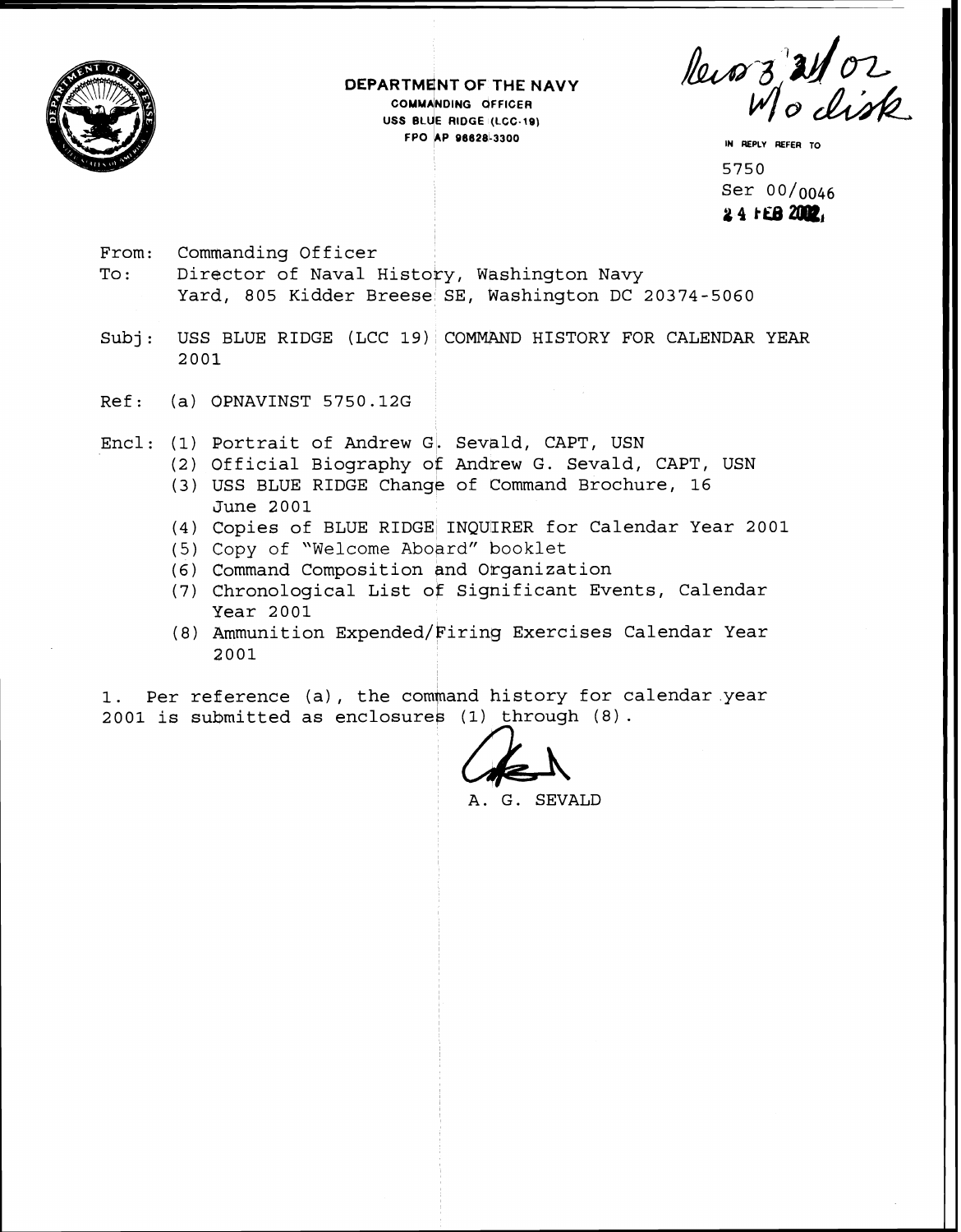## COMMAND COMPOSITION AND ORGANIZATION

Command :

USS BLUE RIDGE (LCC-19) FPO-AP 96628-3300 PLA: BLUE RIDGE UIC: 05840 cio: 55515<br>Commanding Officer: Captain An<mark>drew G. Sevald,</mark> USN Homeport: Yokosuka, Japan

Mission:

Forward deployed command ship for the COMSEVENTHFLT, COMPHIBFORSEVENTHFLT, and COMLANFORSEVENTHFLT.

Immediate Senior in Command:

COMMANDER, AMPHIBIOUS GROUP ONE Unit 25096 FPO AP 96601-5800 PLA: COMPHIBGRU ONE UIC: 55297 Commander: Rear Admiral Paul S:. Schultz

Aircraft assigned: <sup>I</sup> Type: UH-SH Sea King. Number assigned: One Tailcode: 152123 Call sign: Blackbeard 02 Mission: To provide Executive and DV transport for the Commander, SEVENTH FLEET and his guests.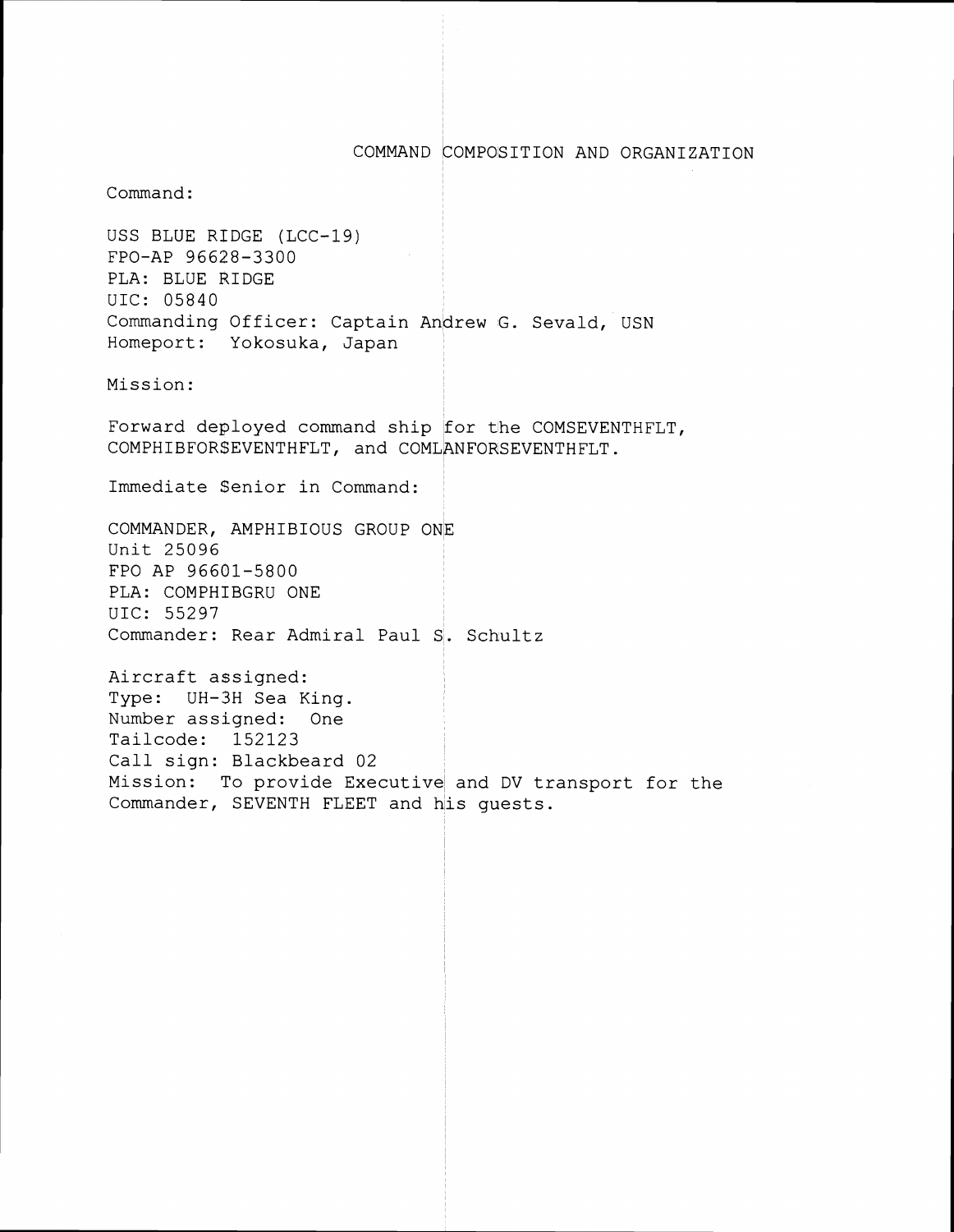CHRONOLOGICAL LIST OF SIGNIFICANT EVENTS, CALENDER YEAR 2001

| $01 - 30$ January      | -Upkeep and inport training,<br>Yokosuka, Japan                                                    |
|------------------------|----------------------------------------------------------------------------------------------------|
| 09 January             | -Military tribute to Ambassador<br>Foley                                                           |
| 31 January             | -Underway for Sea Trials                                                                           |
| 01 February            | -Upkeep and inport training,<br>Yokosuka, Japan                                                    |
| 02 February            | -Underway for training, enroute to<br>Tokyo, Japan                                                 |
| 03 - 04 February       | -Visit Tokyo, Japan                                                                                |
| $05 - 10$ February     | -Underway for training, enroute to<br>Yokosuka, Japan                                              |
| 11 February - 19 March | -Upkeep and inport training,<br>Yokosuka, Japan                                                    |
| 20 March - 22 March    | -Underway for training, enroute to<br>Shanghai, China                                              |
| 23 March - 25 March    | -Visit Shanghai, China                                                                             |
| 26 March - 01 April    | -Underway for training, enroute to<br>Phattaya Beach, Thailand                                     |
| $02$ April - 05 April  | -Visit Phattaya Beach, Thailand                                                                    |
| 06 April - 09 April    | -Underway for training, enroute to<br>Port Kelang, Malaysia                                        |
| 07 April - 08 April    | -Transit Singapore Strait and Strait<br>of Mallacca                                                |
| 09 April - 11 April    | -Visit Port Kelang, Malaysia                                                                       |
| 12 April               | -Underway for training, enroute to<br>Singapore. Transit Strait of Malacca<br>and Singapore Strait |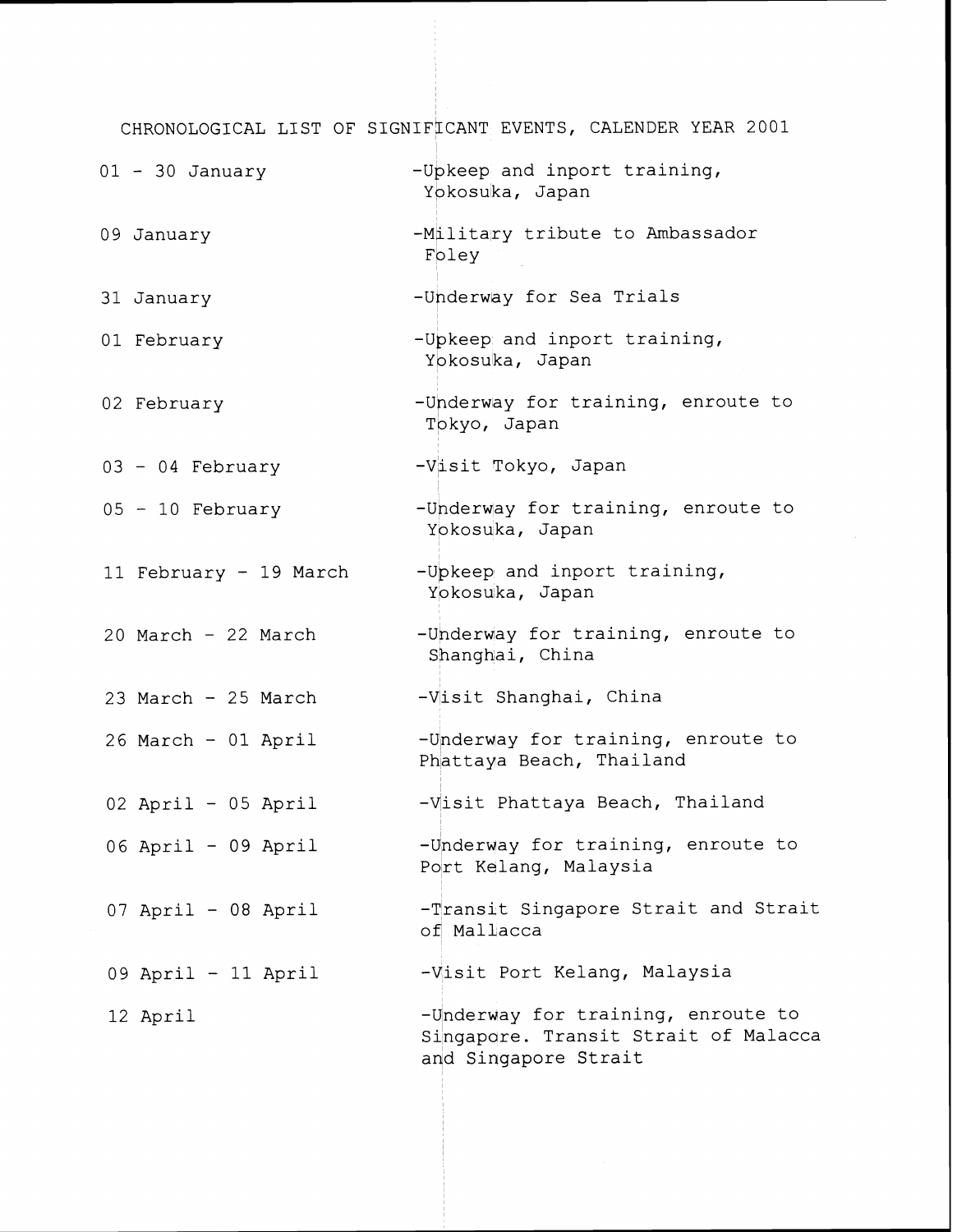| 13 April - 23 April   | -Visit Singapore                                                                             |
|-----------------------|----------------------------------------------------------------------------------------------|
| $24$ April - 28 April | -Underway for training, enroute to<br>Darwin, Australia                                      |
| $29$ April - 02 May   | -Visit Darwin, Australia                                                                     |
| 03 May - 06 May       | -Underway for training, enroute to<br>Cairns, Australia                                      |
| 04 May - 06 May       | -Torres Strait and Great Barrier<br>Reef transit                                             |
| 07 May - 09 May       | -Anchored Cairns, Australia                                                                  |
| $10$ May - 14 May     | -Visit Cairns, Australia                                                                     |
| 15 May $-$ 27 May     | -Participate exercise Tandem Thrust                                                          |
| 15 May $-$ 20 May     | -Underway for exercise, enroute to<br>Townsville, Australia                                  |
| $21$ May - 23 May     | -Anchored Townsville, Australia                                                              |
| $24$ May - 25 May     | -Visit Townsville, Australia                                                                 |
| 26 May - 28 May       | -Underway for training, enroute to<br>Sydney, Australia                                      |
| $29$ May - 03 June    | -Visit Sydney, Australia                                                                     |
| 04 June $-13$ June    | -Underway for training, enroute to<br>Saipan                                                 |
| 14 June $-$ 16 June   | -Visit Saipan                                                                                |
| 16 June               | -Change of Command. Captain Sevald<br>relieved Captain D. Ziemba                             |
| 17 June $-21$ June    | -Underway for training, enroute<br>Yokosuka, Japan                                           |
| 22 June $-10$ Aug     | -Restricted availability/technical<br>availability, upkeep, and inport<br>training, Yokosuka |
|                       |                                                                                              |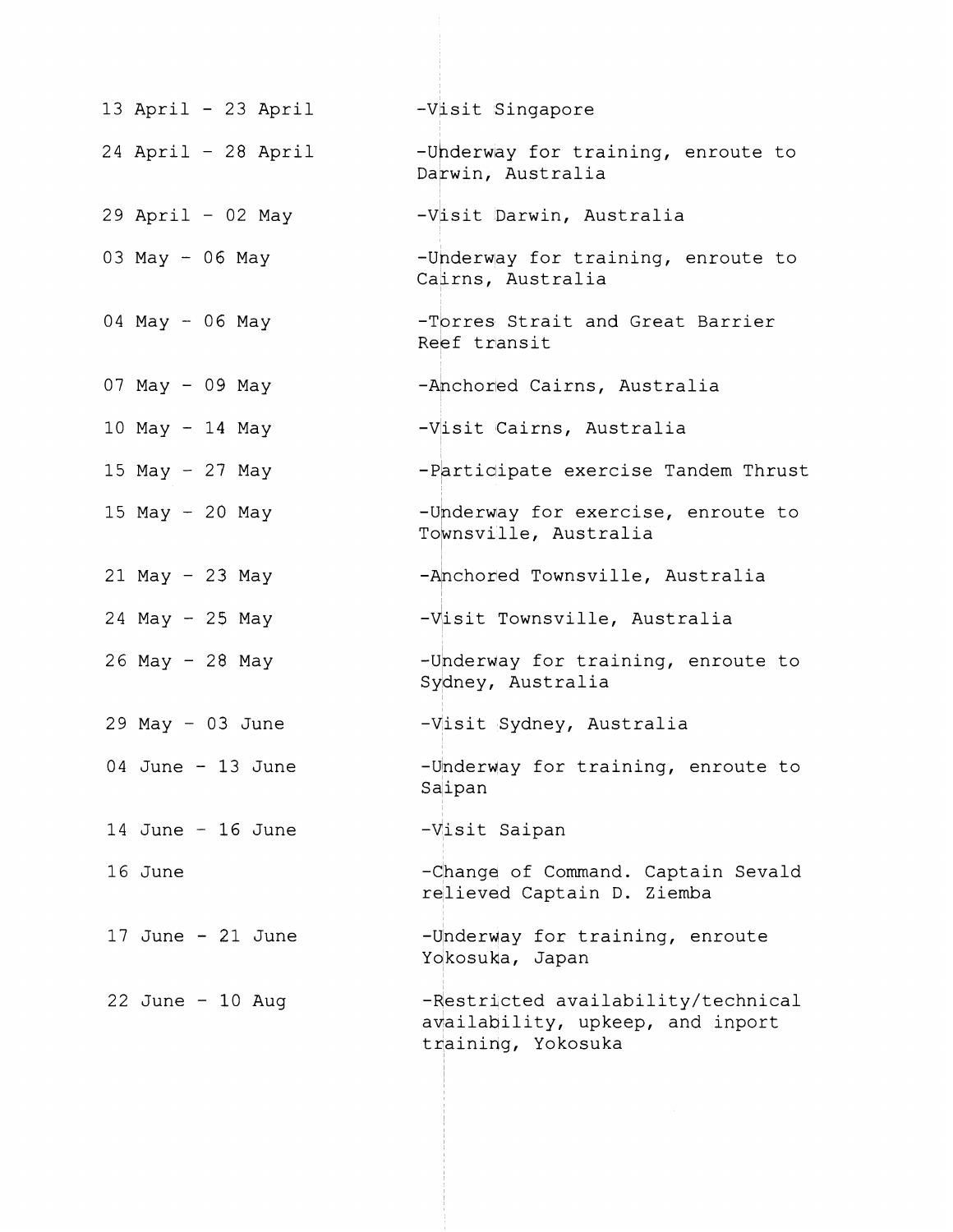| 11 Aug - 14 Aug     | -Underway for training, enroute<br>Okinawa, Japan                                                                                      |
|---------------------|----------------------------------------------------------------------------------------------------------------------------------------|
| 14 Aug              | -Brief stop for personnel Okinawa                                                                                                      |
| 14 Aug - 15 Aug     | -Underway for training, enroute<br>Chinhae, Republic of Korea                                                                          |
| 16 Aug              | -Inport Chinhae, Republic of Korea<br>in support of exercise ULCHI FOCUS<br>LENS 01                                                    |
| 17 Aug - 18 Aug     | -Underway to evade Typhoon PABUK                                                                                                       |
| 19 Aug - 31 Aug     | -Inport Chinhae, to continue UFL 01                                                                                                    |
| $01$ Sep - 03 Sep   | -Underway for training, enroute<br>Okinawa, Japan                                                                                      |
| 03 Sep              | -Brief stop for personnel, Okinawa                                                                                                     |
| 03 Sep $-$ 05 Sep   | -Underway for training, enroute<br>Yokosuka, Japan                                                                                     |
| 06 Sep              | -Upkeep and inport training,<br>Yokosuka                                                                                               |
| $10$ Sept - 14 Sept | $-CART$ II                                                                                                                             |
| 11 Sept             | -Terrorists strike World Trade<br>Center in New York and the Pentagon.<br>Ship sets Force Protection Condition<br>Delta and DEFCON III |
| 15 Sept $-30$ Sept  | $-SRA$ 38                                                                                                                              |
| 01 Oct - 30 Nov     | $-SRA$ 39                                                                                                                              |
| $27$ Nov - $29$ Nov | -ISIC observed Navigation Check Ride                                                                                                   |
| 28 Nov - 29 Nov     | -Underway for Sea Trials                                                                                                               |
| $30$ Nov - 04 Dec   | -Underway for training, enroute to<br>Hong Kong, China                                                                                 |
| 03 Dec - 04 Dec     | -Transit Taiwan Strait                                                                                                                 |

 $\mathcal{L}^{\mathcal{L}}$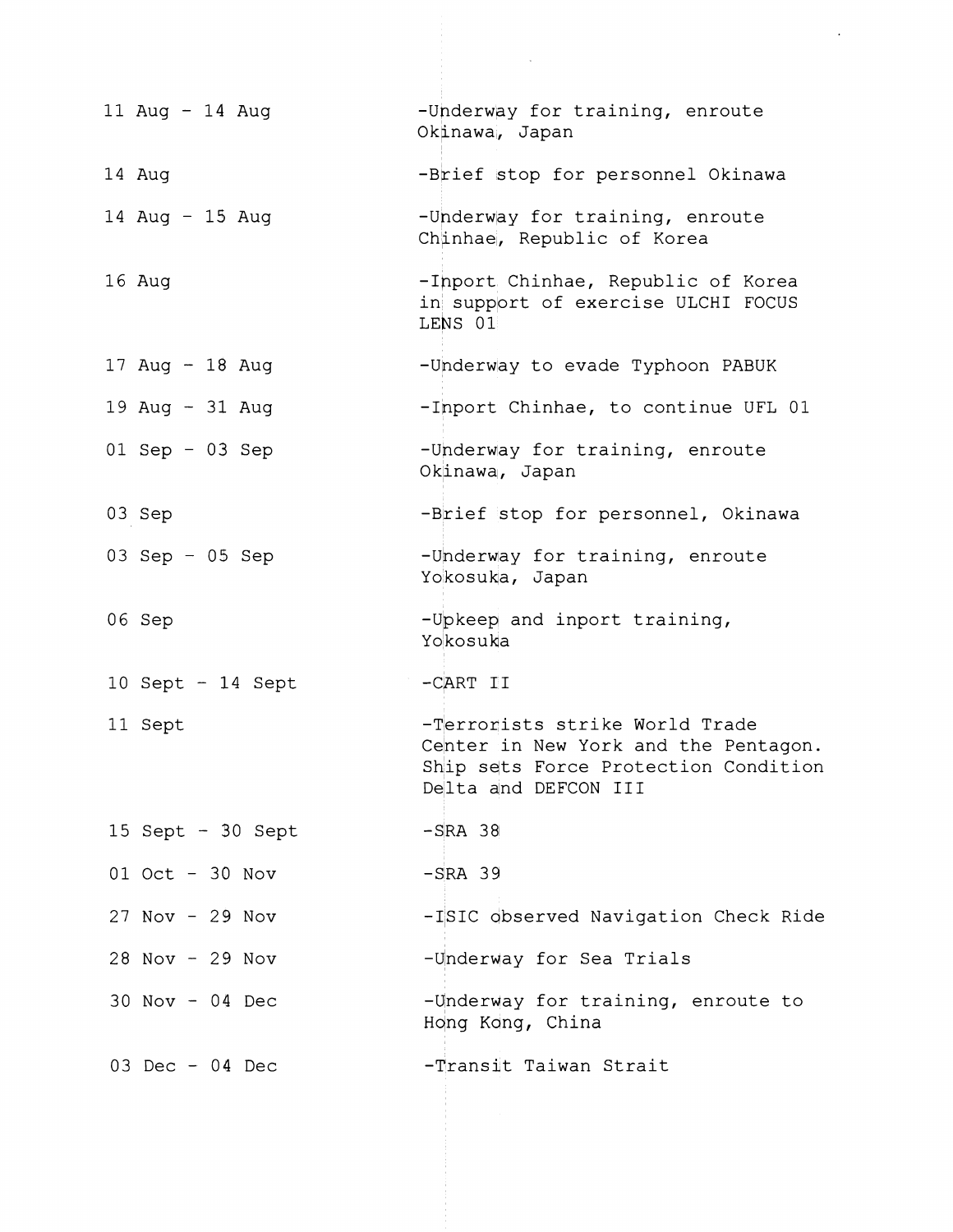| $05$ Dec - 08 Dec | -Visit Hong Kong                                       |
|-------------------|--------------------------------------------------------|
| 09 Dec $-13$ Dec  | -Underway for TSTA I, enroute<br>Yokosuka, Japan       |
| 09 Dec $-10$ Dec  | -Transit Taiwan Strait                                 |
| 14 Dec $-31$ Dec  | -Holiday upkeep and inport training<br>Yokosuka, Japan |

 $\label{eq:2.1} \begin{split} \mathcal{L}_{\text{max}}(\mathbf{r}) & = \frac{1}{2} \sum_{i=1}^{N} \mathcal{L}_{\text{max}}(\mathbf{r}) \mathcal{L}_{\text{max}}(\mathbf{r}) \\ & = \sum_{i=1}^{N} \mathcal{L}_{\text{max}}(\mathbf{r}) \mathcal{L}_{\text{max}}(\mathbf{r}) \mathcal{L}_{\text{max}}(\mathbf{r}) \mathcal{L}_{\text{max}}(\mathbf{r}) \mathcal{L}_{\text{max}}(\mathbf{r}) \mathcal{L}_{\text{max}}(\mathbf{r}) \mathcal{L}_{\text{max}}(\mathbf{r}) \mathcal{$ 

the control

 $\frac{1}{2} \left( \begin{array}{cc} 1 & 0 \\ 0 & 1 \end{array} \right) \left( \begin{array}{cc} 1 & 0 \\ 0 & 1 \end{array} \right) = \left( \begin{array}{cc} 1 & 0 \\ 0 & 1 \end{array} \right)$ 

 $\label{eq:2.1} \begin{split} \mathcal{L}^{(1)}_{\mathcal{M}}(\mathcal{L}_{\mathcal{M}}) & = \mathcal{L}^{(1)}_{\mathcal{M}}(\mathcal{L}_{\mathcal{M}}) \mathcal{L}^{(1)}_{\mathcal{M}}(\mathcal{L}_{\mathcal{M}}) \\ & = \mathcal{L}^{(1)}_{\mathcal{M}}(\mathcal{L}_{\mathcal{M}}) \mathcal{L}^{(1)}_{\mathcal{M}}(\mathcal{L}_{\mathcal{M}}) \mathcal{L}^{(1)}_{\mathcal{M}}(\mathcal{L}_{\mathcal{M}}) \mathcal{L}^{(1)}_{\mathcal{M}}(\mathcal{$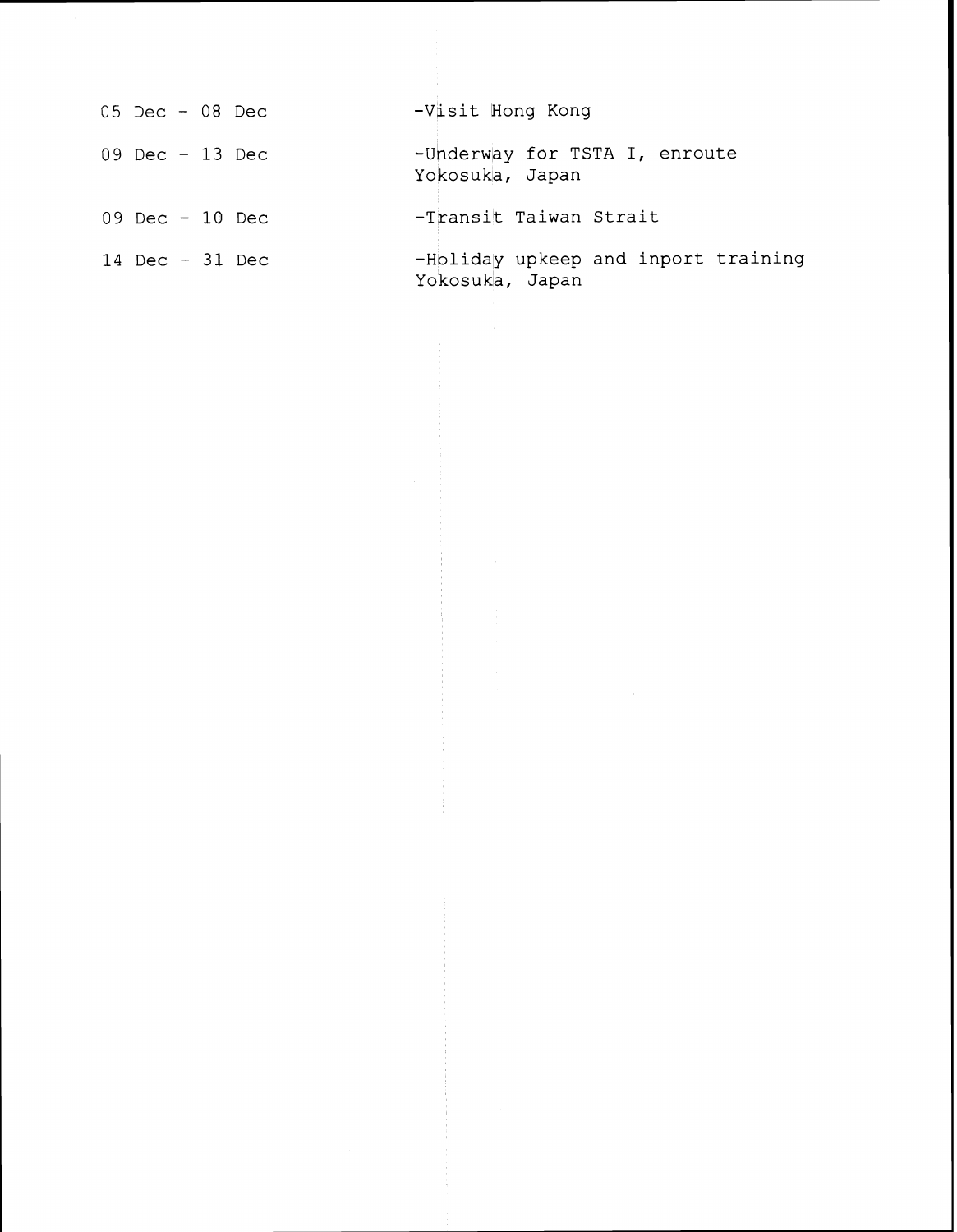## Basic Historical Narrative

The year 2001 proved to be an extremely successful and pivotal year in the history of the USS BLUE RIDGE (BLR). Starting with a short cruise to Tokyo to strengthen the ties between the U. S. Navy and the host nation, Japan, and ending with a outstanding trip to Hong Kong under the new force protection procedures instigated by the September 11 terrorist attacks, BLR responded aggressively to every challenge that crossed her path.

On January  $9^{th}$  in support of the Commander, SEVENTH FLEET, Vice Admiral James Metzger, BLR hosted a special tribute to United States Ambassador to Japan, Thomas Foley. Ambassador Foley, former Speaker of the House, arrived on the ship with full naval honors.

After a successful relations building cruise up the Tokyo Wan to Tokyo from 03-04 February, BLR returned to Yokosuka to prepare for its annual South Pacific Forward Presence Deployment (Southern Swing).

BLUE RIDGE left home for a historic visit to Shanghai, China. After an arduous eight-hour Sea and Anchor detail, which included transit through the historic Yangtze River, BLR arrived to a fine Chinese reception. A well-blended contrast of ancient and modern arcitecture, Shanghai offered the crew an excellent opportunity for sight seeing, community relations projects, and friendship building. BLR hosted a "Big Top" in which numerous Chinese military and diplomatic dignitaries attended. The visit was considered an immense success and BLR departed on 26 March for Pattaya Beach, Thailand. Upon anchoring in Thailand on 02 April, the crew was placed on four-hour liberty recall due to the collision between Chinese fighter and an American EP-3.

One of the crew's most favorite liberty ports, Thailand offered the crew excellent shopping and a very entertaining night life. BLR left on 06 April for Port Kelang, Malaysia and transited the Strait of Malacca, considered the busiest sea lane in the world, on the 07-08 April at 20 knots.

BLUE RIDGE arrived in Port KeLang on 09 April to support continued relations building betwean the US and Malaysia. In response to the terrorist attack on the USS COLE in Yemen, BLR adopted the practice of deploying a small boat and posting armed pier sentries to increase force protection. Combined with the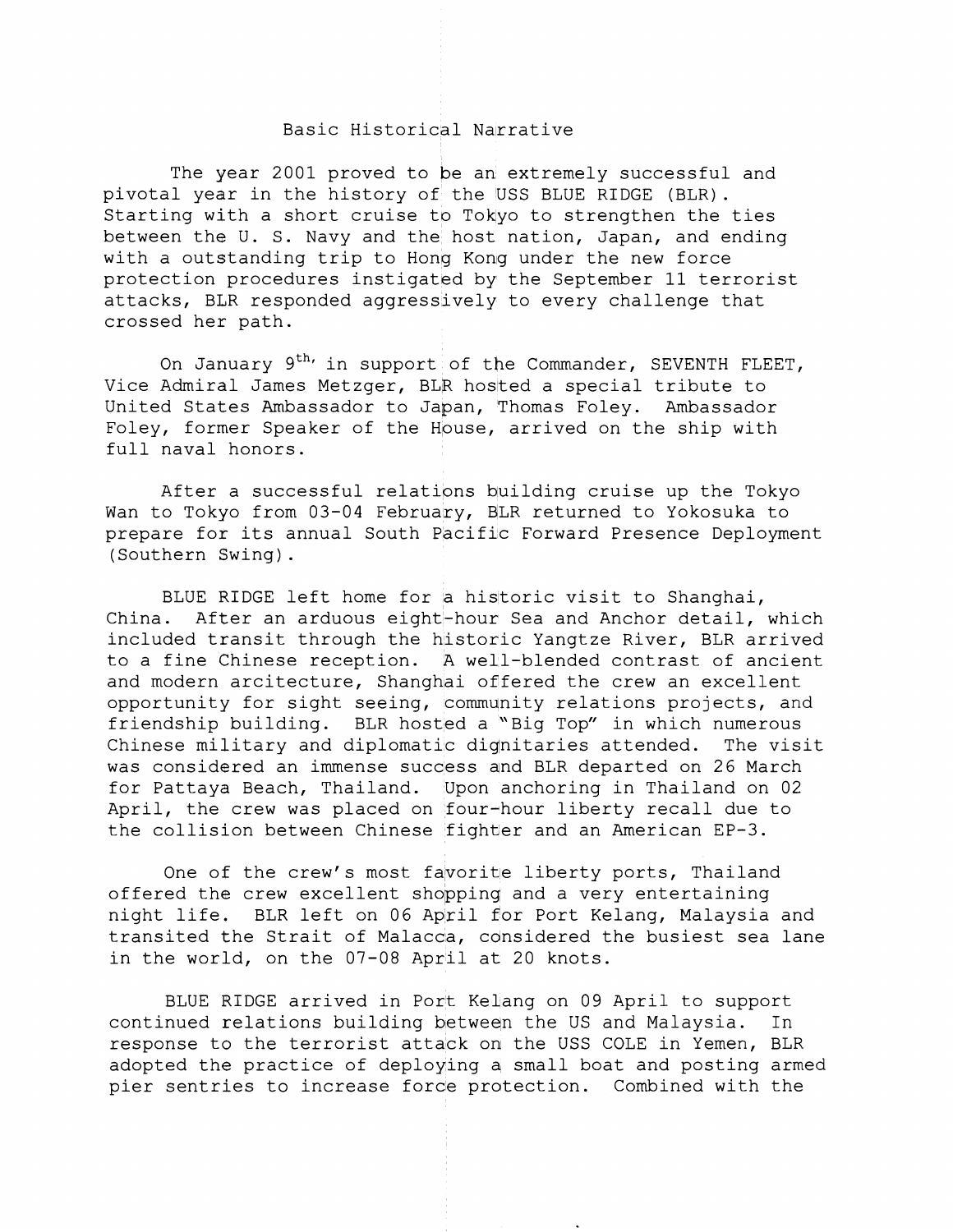floating barrier of barges provided by husbanding agent Mr. Francis Leonard of Glenn Marine Group, BLR was able to thwart a potential terrorist attack. A group of Malaysians attempted to attack BLR by a small boat loaded with explosives but were unable to because of the ring of barges. The group was arrested while robbing a bank in an attempt to gain more money for explosives.

Singapore was the next stop for BLR, arriving on 13 April and leaving on 23 April due to a casualty on the bearing on the Main Reduction Gear. BLR transited to Darwin and Cairns, Australia in support of the upcoming multi-national exercise TANDEM THRUST 01. The exercise was a great success between the U.S., Canadian, and Australian Navies taking place from 15-27 May. After the completion of the exercise, BLR visited Townsville and Sydney, Australia. In Sydney, BLR embarked 28 midshipmen in support of PACTRAMID PHASE I. On 04 June left Sydney for Saipan, arriving 14 June.

While in Saipan, BLR conducted a Change of Command ceremony at which CAPT David Ziemba was relileved by CAPT Andrew G. Sevald. BLR returned to Yokosuka on 22 June and began her restricted availability/technical availability, which lasted until 10 Aug.

BLR participated in exercise ULCHI FOCUS LENS 01 from 16 Aug - 31 Aug, in Chinhae, Republic of Korea and returned back to Yokosuka on 06 Sep. During this time the Dental Department took full advantage of the opportunity to bring the dental health of the ship up above Navy standards. By the end of the year, the Dental Cept would do \$281,000 worth of dentistry, to include over 1,000 exams, 800 cleanings, and 2,000 other procedures. This overall effort raised Dental Health from 37% to 63%, placing it consistently either #1 ar #2 in the Pacific Fleet.

While BLR was conducting CART II from 10 Sep - 14 Sep, terrorists destroyed the World Trade Center buildings in New York City and heavily damaged the Bentagon in Washington, D.C. BLR responded by setting Force Protection Condition Delta, commencing an all-hands recall, and setting DEFCON 111. During the next few weeks after the attacks, BLR provided over 60 personnel to support Commander, Fleet Activities Yokosuka force protection requirements. Despite the heightened security, BLR began SFA 38 on 15 Sept and SRA 39 on 01 Oct.

The two combined SRA's were no easy task for the ship, as a 10 day "Ready for Sea" posture had to be manintained despite the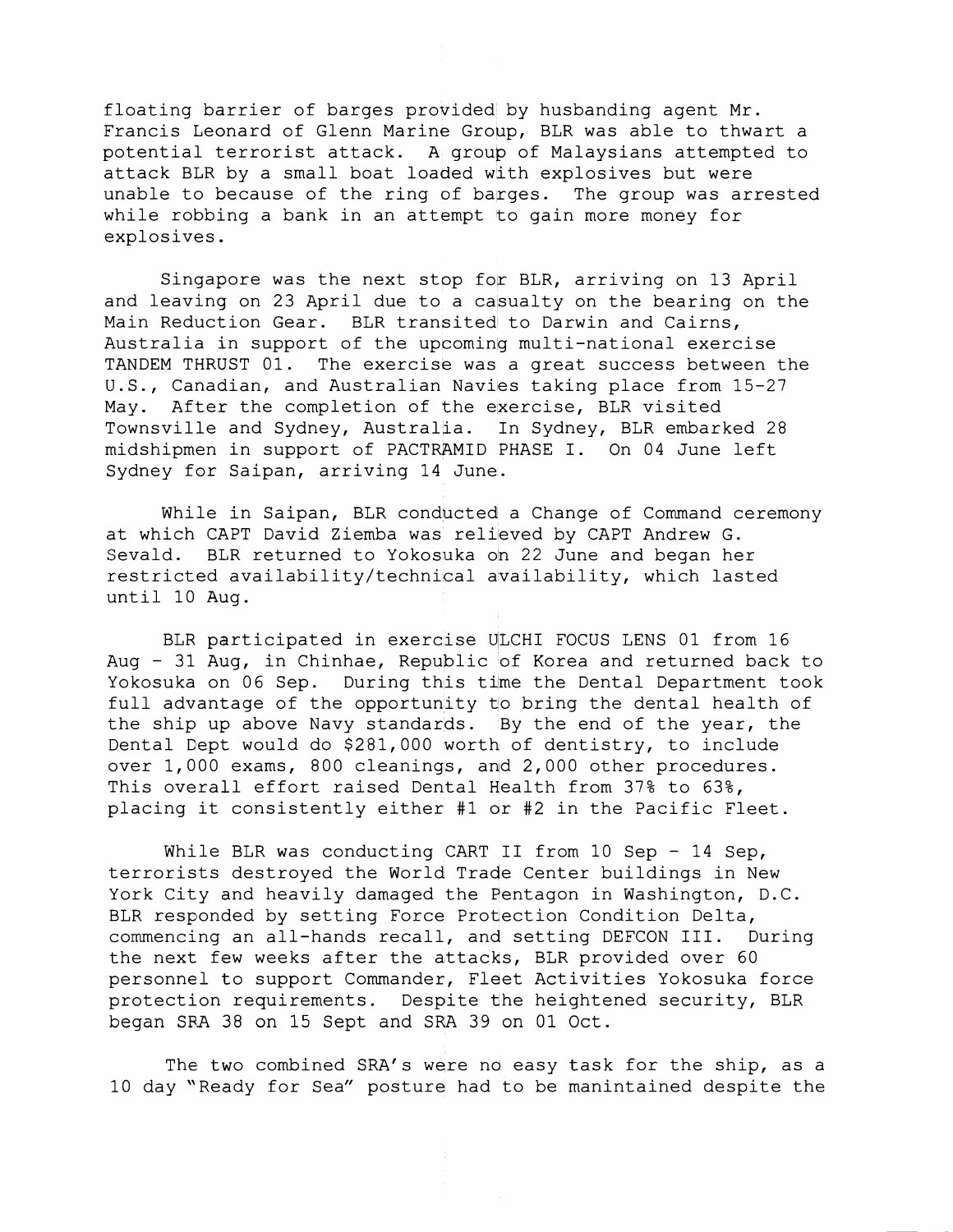was impressively large job list. Major work included lA/lB/lC SSTG upgrades, lA/lB Boiler 18 month routine inspection, Automatic Steam Controls upgrade, chill Water pipe replacement, CHT pump replacement, mess deck renovation, and numerous 1600 amp breaker replacements. In addition, the "Rehab Team" prepared many spaces for new decking and refurbishment.

In October, the Supply Department was awarded its eighth consecutive Blue "E" for Supply Excellence. During November, the Medical Department participated in the first joint mass casualty exercise with the Naval Hospital, Yokosuka, Yokosuka Fire Department, and Army personnel. The exercise was featured in the Seahawk newspaper and televised on the Yokosuka Report. BLR departed on 28 Nov to conduct Sea Trials and an ISIC observed Navigation Check ride. The check ride was passed and Sea Trials ended on 29 Nov. After **a** short day inport, BLR left for Hong Kong, its first deployment with the new increased force protection requirements in place. Also, CDR Mike Sweeney was relieved as Executive Officer by LCDR David Haas.

Hong Kong warmly greeted the BLR on 05 Dec for four days of shopping, sight seeing, and relations building between the Chinese and the United States. BLR departed on 09 Dec and commenced TSTA I enroute to Yokosuka. On 14 Dec BLR was back in Yokosuka, successfully completing TSTA I and its 2001 underway schedule. BLR finished out the year with holiday standown and continued force protection training.

The year 2001 witnessed the BLUE RIDGE greatly improve as a ship in regards to material condition and training. BLR set the tone and example for outstanding force protection procedures while in Hong Kong for the entire Pacific Fleet. Her Ship's Restricted Availabilities proved very beneficial as numerous communication and engineering modennizations and overhauls were conducted. The year ended on a high note as BLR prepared for her next deployment, South Pacific Forward Presence Deployment 02.